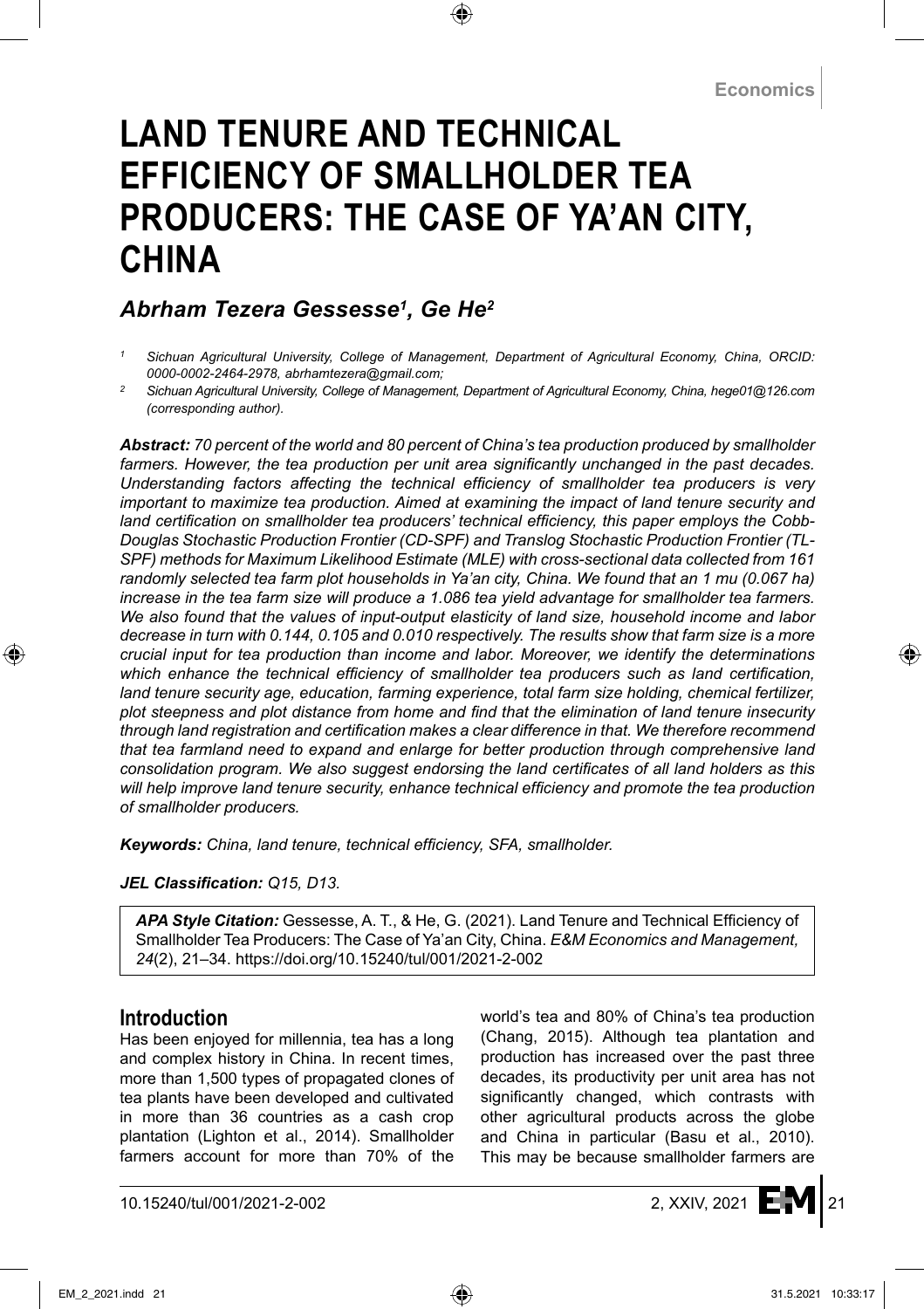confronted by many challenges that affect the quality and quantity of tea production. A number of contributions (Tan et al., 2006; Wang et al., 2010, 2014; Zhao, 2010,) identify the common challenges that confront smallholder farmers in China, which include a lack of modern agricultural machinery, fragmented and small farm plots, a lack of access to an irrigation and drainage system, labor shortages, poor soil quality, pests, diseases, drought and climate change.

The Chinese government sought to overcome the challenges of smallholder farmers and maintain rural agricultural production and livelihoods by establishing the Land Consolidation and Rehabilitation Center in the 1990s and also by launching the National Land Consolidation Plan that incorporated the country's National Five Year Strategic Plan. China has invested large amounts of manpower and material and financial resources and this has enabled it to achieve remarkable results in reclaiming poor-quality soils by transforming them into medium and highquality soils; small and fragmented parcels have also been enlarged and reshaped. New agricultural infrastructures, including irrigation and drainage systems, have also been added, and road networks have also been established in many project areas. These improvements have been particularly pronounced in many rural areas of Sichuan province (Wang et al., 2014; Li et al., 2014). Land consolidation does not only seek to maintain agricultural land and thereby promote improved production; to the same extent, it also seeks to enhance private property rights related to contracted land use by enabling the certification and registration of land and the establishment of a legislative body (FAO, 2003; Thomas, 2006).

China's Constitution and Land Resource Management Law establishes that, in accordance with the legal regulation, land resources in the rural region are owned by the collective economic organization. The law establishes that individual rural farm households can only obtain contracted landuse rights for 30 years but cannot sell and transfer (lease, assign or mortgage) their land-use rights (Benjamin & Brandt, 2002). The right to lease, assign, exchange and carry out other contracted land transactions are outlined, and this could improve and facilitate land market transfers that are still uncertain in the country. This could cause tenure insecurity and affect long-term investment in land quality improvement and agricultural infrastructures such as road, irrigation and drainage systems and promote the use of new agricultural technologies (fertilizer, machinery, pesticides and variety) that could help to promote sustainable agriculture and rural development (Ma et al., 2013).

Property Right Theory deals with relationships, both between individuals or groups that relate to land and natural resources. It establishes a set of rules that determine how the land right is used, allocated, transferred, controlled, leveraged, sold, and disposed of within the societies, and it is associated with responsibilities and restraints (Ghebru & Holden, 2015). These rules might be established by the state, custom or societies and the rights might be accredited to individuals, communities or organizations (Bruce et al., 2010). These rights are also an engine for agricultural development that encourage different positive behaviors toward land development (e.g. investment) and that promote dispute resolution between others. The establishment of implicit property right and the improvement of existing land tenure security levels can enhance land investment (Deininger & Jin, 2005) and the land user's production efficiency. The Central Government's marketoriented land tenure reforms in the late 1990s enhanced the country's legal tenure security (Ma et al., 2013).

The land rights with high security and longterm are among the fundamental preconditions for guaranteeing basic rural livelihood, encouraging the commitment of smallholder farmers to sustainable investments in land, promoting the orderly development and smooth the functioning of rural land transfer market and ensuring a continuity of rural income growth. Land registration and certification are important ways of implementing and confirming secure and long-term land rights. Land certification (officially documented land use rights that are verified by land certificates) does not only enhance tenure security and ownership of the land but also promotes short-term or longterm investment in land. It also encourages the maintenance and protection of land, the adoption of modern agricultural technology and the use of farmers' land as collateral to obtain loans for investment purposes that could increase farm productivity and technical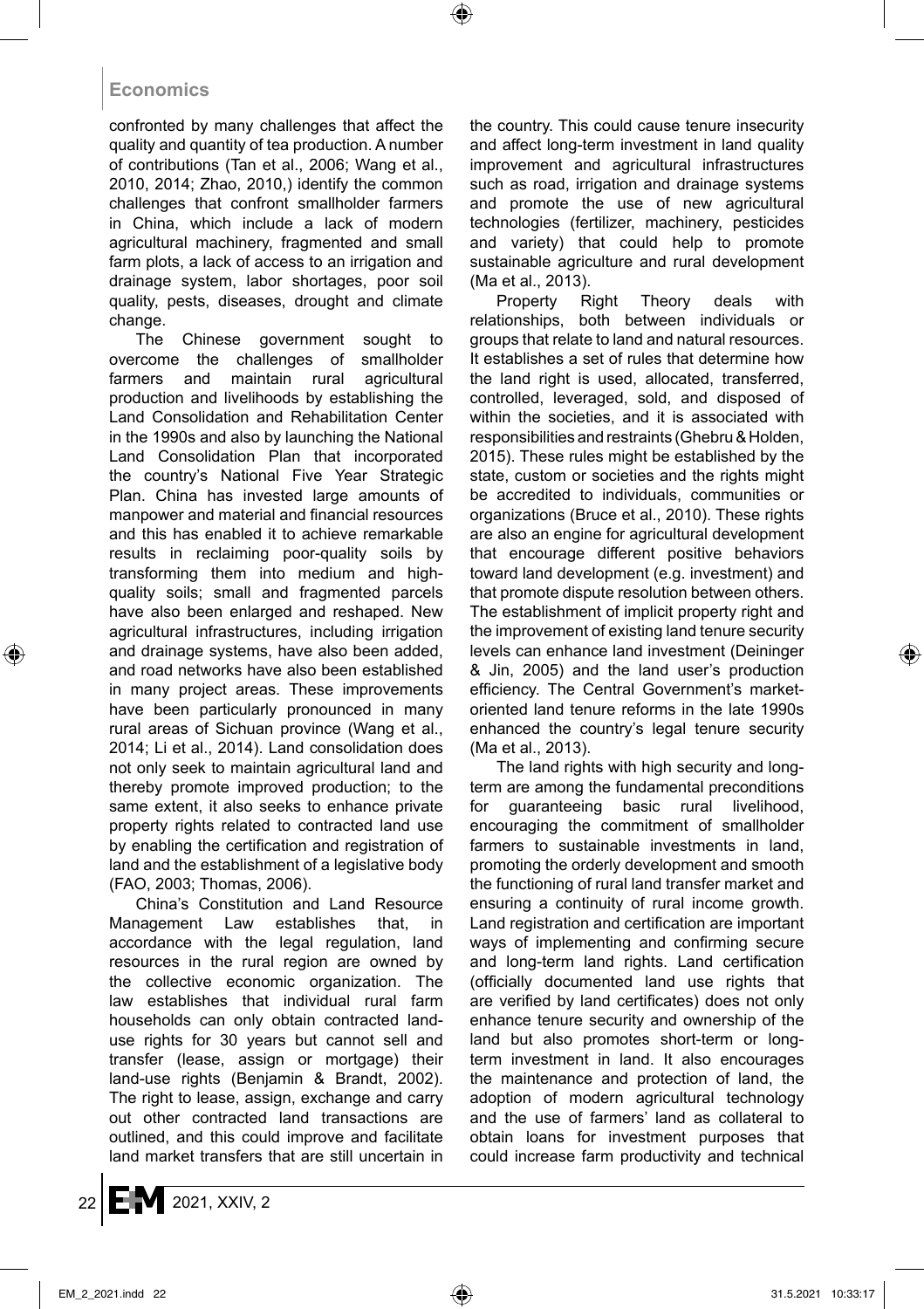efficiency (Deininger & Jin, 2005; Ghebru & Holden, 2015).

The Chinese government is currently testing methods that could quickly and accurately register the land of rural households. Land registration and certification was introduced in 2008 before being piloted in many rural areas of China. The rural land registration system was initiated with the aim of solidifying China's land system and helping to establish fullyfledged economic institutions. It also sought to provide effective legal protection that would help farmers obtain secure and stable returns from land and promote food production and income generation. Other goals included normalizing rural land transfers in a way that would facilitate the establishment of the sound rural land transfer market; reducing land disputes and empowering farmers in the process of land-taking; protecting agricultural lands from rapid industrial, retail and residential land development programs; delivering detailed rural land information; and helping government extend and deepen favorable policies on agricultural and rural development (Christopher, 2011). But land registration and certification have not yet finished and it is expensive and time-consuming.

Many factors can potentially affect the technical efficiency of smallholder agriculture. The profound relationship between land tenure security and technical efficiency is not well documented, and this is especially true of China. Michler and Shively (2012) studied tenure and technical efficiency among Philippine rice farmers by applying the SFA approach. They found that land tenure has a positive and significant effect on efficiency and also noted that smallholder farmland is more efficient than larger counterparts. Kolawole and Titus (2016) identify the effect of land tenure security on technical efficiency by using cross-sectional farm-level data taken from 252 rice farmers in Thailand, and find that land ownership enhances the technical efficiency of the country's smallholder rice farmers. Abdulai and Huffman (2000) engage non-farm employment, education, credit availability, age of household head, rice share of total area, distance to market, and regional dummies and consider them as explanatory variables for profit inefficiencies. Tan et al. (2010) examine the impact of land fragmentation on the technical efficiency of 339 rice producers from three villages in China's North-East Jiangxi province. They find that land fragmentation, plot size and number of plots are important determinants of the technical efficiency of early rice producers. However, plots that are located far away from the homestead can lead to technical inefficiency.

In addition to engaging potential smallholder farmer's tea productivity differentials that relate to technology input use differences, this study seeks to examine the effort that smallholder tea producer's land certification and tenure security have on their technical efficiency. It achieves this by drawing on a rural household cross-section dataset and applying Stochastic Frontier Analysis. It also tests relevant determinants that affect the technical efficiency of smallholder farmers, and focuses in particular on areas where land consolidation and rehabilitation program are implemented. The findings will provide insight into factors that affect smallholder tea producers' TE and tea yield outputs. These contributions can then be used by policymakers, extension and development agents, tea cooperatives and social sectors who work with tea plantation and production, and this will help to enhance smallholders' livelihoods. Section 1 will now discuss the material and methodology; Section 2 will discuss the empirical results and discussions; and Section 3 will outline the main conclusions and provide suggestions.

# **1. Material and Method**

### **1.1 Description of the Study Area**

Ya'an is an administrative division in Sichuan province that is a leading tea producer. It is located at the western edge of the Sichuan Basin and on the upper reaches of the Yangtze, and covers the transition between the Chengdu Plain and the Tibetan Plateau. It is 120km away from Chengdu City, the capital of Sichuan. It is situated on a 29°58' N latitude and a 103°00' E longitude that covers an area of 15,300 square kilometers. It is in a highly mountainous area with an elevation range of between 500 and 5,793 meters (above sea level). It has a subtropical humid monsoon climate and is largely mild and humid. Its average monthly maximum temperatures range between 25.5 °C and 26 °C, and its average monthly minimum temperatures between 6.1 °C and 7.1 °C. It frequently rains throughout the year and annual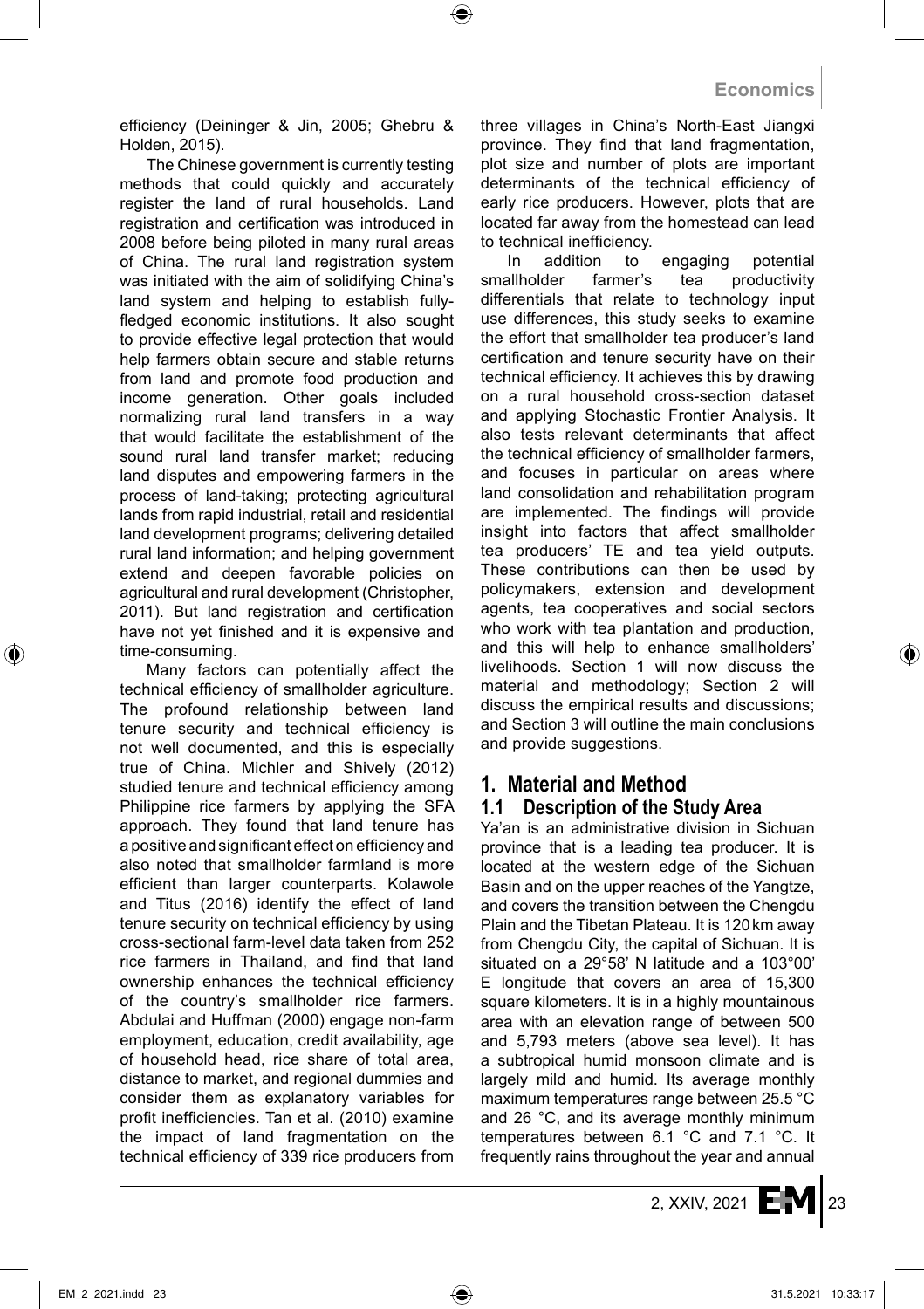rainfall is 1,567mm (SPSB, 2016). Various infrastructures (including bridges, drainage canals, irrigation, rural roads and water harvesting dams) have been implemented through land consolidation and rehabilitation programs over the past decade.

### **1.2 Data Collection and Sampling Methods**

Cross-sectional data was collected from 161 randomly selected smallholder farmer tea producers. Face-to-face interviews were, with the help of local agricultural officers, conducted between May and June 2016. A household<br>socioeconomic and farming system socioeconomic and farming system questionnaire sought to collect qualitative and  $+ \beta_3 \ln L_i + (V_i - U_i)$ quantitative primary data and perceptions of certification, land registration and land tenure security, along with other relevant data.

### **1.3 Model Specification**

The Stochastic Frontier Approach (SFA), which was originally developed by Aigner et al. (1977), was adopted. It is particularly well-suited to hypothesis testing because it uses statistical techniques to estimate the parameters. It has  $+\frac{1}{2}\sum_{j} \sum_{j} \beta_{ji} X_{ij} X_{id} + (V_i - U_i)$ also been widely applied by studies of cost, production, profit, revenue and other models of goal attainment (Abdulai & Huffman, 2000; Tan et al., 2010; Michler & Shively, 2012; Kolawole & Titus, 2016).

The Cobb-Douglas Stochastic Production Frontier Function (CD-SPF) and Translog  $+ \beta_4 \ln A_i^2 + \beta_5 \ln K_i^2 + \beta_6 \ln L_i^2 +$  (4) Stochastic Production Frontier Function  $+ \beta_7 \ln A_i \ln K_i + \beta_8 \ln A_i \ln L$ The second of the two SFA methodologies  $(TL\text{-}SPF)$  are the two SFA methodologies that are most frequently used to detect the Maximum Likelihood Estimate (MLE) and technical (in)efficiency (Battese & Coelli, 1995). The TL-SFP has a higher order and a more flexible functional form and it is therefore to be expected that it will fit the data more tightly and will therefore produce higher efficiency estimates than the CD-SPF assumption (which consistently generates lower efficiencies). However, this study does not depend on this choice of methods or model specification, and the collected cross-section data were therefore estimated by applying the Frontier 4.1 software package developed by Coelli (1996).

Our SFA model assumes that the amount of tea yield output (*Q<sup>i</sup>* ) that farmers produce only varies in accordance with differences in the level of household resource endowment (*Xij*) and the level of efforts that they exert in order to

optimally utilize input factors such as tea farm size (*A*), household income (*K*) and household labor (*L*), in addition to external factors that do not vary across farmers (e.g. climate).

The Cobb-Douglas Stochastic Production Frontier (CD-SPF) can be estimated as:

$$
Q_i = \beta_0 + \sum_{i=1}^{j} \beta_j X_{ij} + (V_i - U_i)
$$
 (1)

We can rewrite formula (1) as:

$$
\ln Q_i = \beta_0 + \beta_1 \ln A_i + \beta_2 \ln K_i + + \beta_3 \ln L_i + (V_i - U_i)
$$
 (2)

The Stochastic Production Frontier, Translog production frontier (TL-SPF) can be estimated as:

h  
\n0,  
\n
$$
Q_{i} = \beta_{0} + \sum_{i=1}^{j} \beta_{j} X_{ij} +
$$
\n
$$
+ \frac{1}{2} \sum_{i=1}^{j} \sum_{i=1}^{d} \beta_{jd} X_{ij} X_{id} + (V_{i} - U_{i})
$$
\n(3)

We rewrite formula (3) as:

$$
\ln Q_i = \beta_0 + \beta_1 \ln A_i + \beta_2 \ln K_i + \beta_3 \ln L_i ++ \beta_4 \ln A_i^2 + \beta_5 \ln K_i^2 + \beta_6 \ln L_i^2 ++ \beta_7 \ln A_i \ln K_i + \beta_8 \ln A_i \ln L_i ++ \beta_9 \ln K_i \ln L_i + (V_i - U_i)
$$
\n(4)

where *Q<sup>i</sup>* is the quantity of tea yield obtained from a particular tea farm of the *i*-th farmers in kg;  $A_i$  is the size of the tea farm of the *i*-th farmer in mu (where, 1 mu is equivalent to 0.067 ha);  $K_i$  is the cumulative (on-farm and offfarm) annual income of the *i*-th farmer in Yuan (1 Yuan is equivalent to 0.145 USD during the study period); and *L<sup>i</sup>* is the household labor share of the *i*-th farmer who actively participates in the tea farm.  $\beta_o$  is the intercept and  $\beta_j$  are the maximum likelihood estimates coefficients (MLE) of the input variables.  $V_i$  is the random variable that is assumed to be independent and identically distributed (*iid*) N (*0, σ<sup>v</sup> 2* ), and independent of the  $U_{\scriptscriptstyle p}$ , which is a non-negative random variable assumed to account for technical (in)efficiency in production and which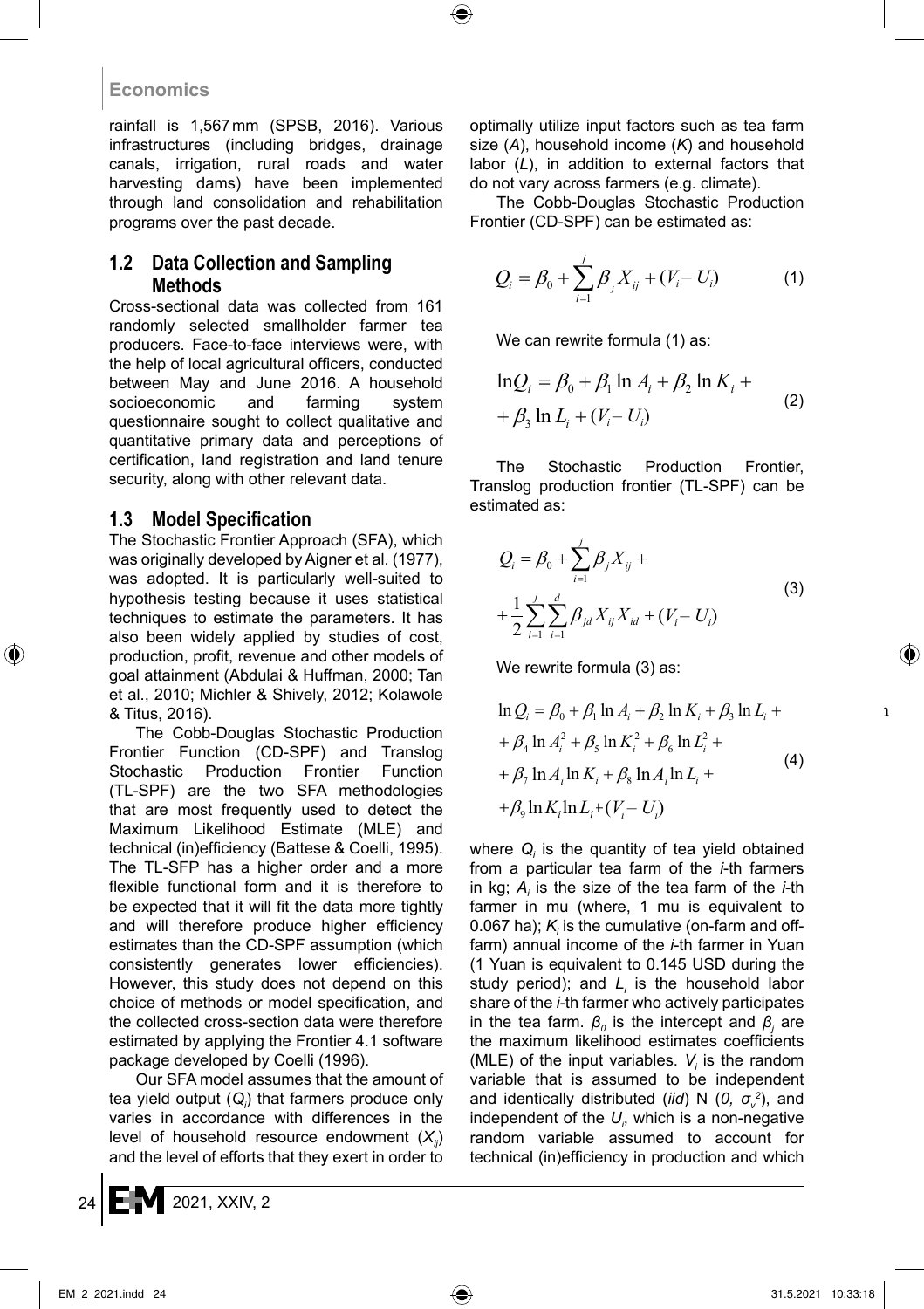is assumed to be independently distributed as truncations at zero of the N  $(m_p, \sigma_a^2)$  distribution; and *m<sup>i</sup>* is technical (in)efficiency. All of the stochastic frontier variables were transformed into natural logarithms (*ln*).

The relationship between farm size and productivity is very ambiguous. Some econometric studies identify an inverse relationship between plot size and productivity, which suggests that small farm plots are, when compared against large farm plots, more productive. This is explained by the relative advantage of using more family labor that may reduce the monitoring and supervision costs of hired labor (Feder, 1985). But other scholars suggest that the adoption of new technologies by large farmers may yield more of an advantage than smallholder farmers (Fan & Chan-Kang, 2005). But this study hypothesizes that the MLE sign of tea farm size (*A*) will, when considered in relation to tea yield output (*Q*), be found to be positive.

Households with a high annual income (*K*) are expected to have higher productivity than low income households because high income smallholder farmers can buy and use agricultural inputs that enable a better standard of production than the one achieved by low income smallholder farmers. This study therefore hypothesizes that the MLE of household income will, in relation to tea yield outputs, be found to be positive. Labor (*L*) force plays a significant role in agricultural production in instances where agricultural machinery is scarce. In the study area labor is scarce and expensive and tea farming requires high labor. All smallholder tea producers in the study area used family labor planting, weeding, picking and transporting. On this basis, this study anticipates that family labor may play a positive role in tea production.

TE is defined as the ability to minimize input use while maintaining a given output level, or as the ability to maximize output production while fixing the amount of input use. Input and output-orientated are the two ways that TE is measured (Chen et al., 2003). This study uses the latter because of its widespread application in many empirical studies. The parameters of the stochastic frontier and the (in)efficiency model were simultaneously estimated. In accordance with Battese and Coelli (1995), this was based on the (respective) application of formulas (3) and (4) to CD-SPF and TL-SPF. In order to identify the determinants of smallholder tea producers' technical efficiency (TE), this study applies the following formulas:

$$
TE_{i} = \delta_{0} + \sum_{i=1}^{j} \delta_{j} Z_{ij}, TE_{i} = \delta_{0} + \sum_{i=1}^{j} \delta_{j} Z_{ij}
$$
 (5)

where *TE<sup>i</sup>* indicates the efficiency score of the *i*-th farmer and  $Z_i$  are the *j*-th variables that might influence the efficiency of the *i*-th farmer;  $\delta$ <sub>0</sub> is the intercept and  $\delta$ <sub>j</sub> is the determinant parameter to be estimated.

Education, gender, experience, farm size and other environmental and village level dummy variables have previously been used as determinants of smallholder farmers' technical efficiency by many empirical studies (Chen et al., 2003, 2009; Tan et al., 2010).

This study assesses twelve farm household TE determinants, including the farmer's age (AGE), gender (GND), education (EDU) and farming experience (EXP); other determinants include farm land size (FS), plot distance from home (DFH), number of plots owned (PN), plot steepness (ST), irrigation access (IRR), chemical fertilizer use (CF), land tenure security (LTS) and land certification (LC). Definitions and expected signs are presented in Tab. 1.

In traditional farming, older farmers may be more experienced and have accumulated more capital, and this can be extracted from results that show they are more likely to invest in innovation and demonstrate greater efficiency (Huffman, 2001). Older farmers tend to be more conservative and are less able to use new technologies while young farmers tend to be more innovative and risk averse (Adesina et al., 2000; Zhang et al., 2012). But the relationship between aging and production is ambiguous, and this study hypothesizes that aging will be negatively related to technical efficiency as more than half of the respondents are more than 50 years old. Gender is an explanatory dummy variable that the model uses to capture the effectt of female- and male-headed households on tea production. In the smallholder farming system female-headed households are likely to have lower resource endowment and agricultural productivity (in comparison to male-headed households) because farming activities require resource, labor and time and this affects their farm efficiency. On this basis, this study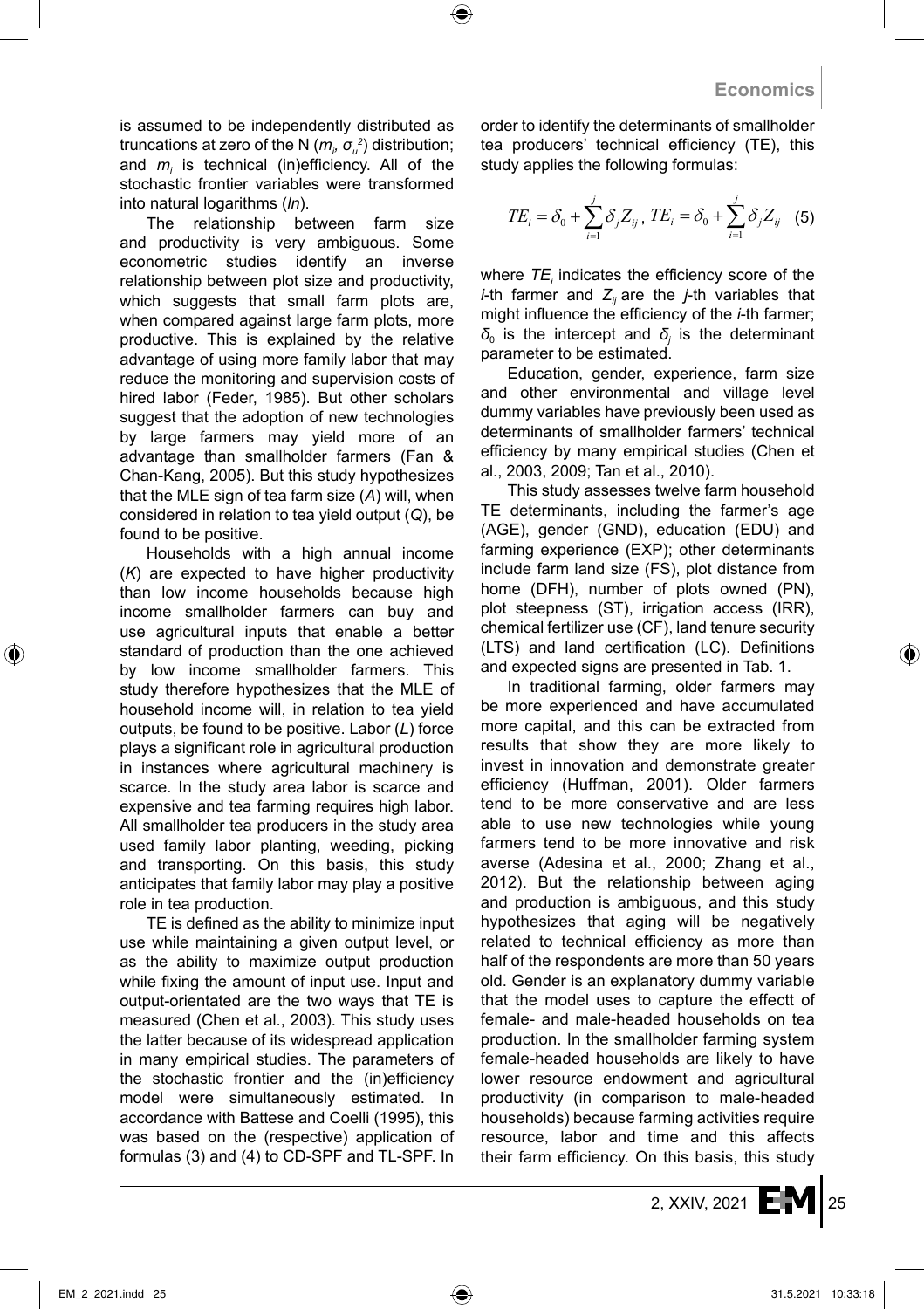hypothesizes that female-headed households will be less effective.

Farming experience enhances skills and abilities and this increases the capacity to address technical and/or practical problems related to agronomic activities. As the farmer gains more experience, he/she may be able to make critical decisions on the adoption and use of new technology (Huffman, 2001; Namwata et al., 2010). We therefore expected that farming experience could enhance technical efficiency. Education improves the technical knowledge and skills of those who work in the farming system and also enhances agricultural production. An individual's education affects his/her ability to allocate inputs efficiently. But the ability of households to efficiently respond to the market depends on how information systems work (Chen et al., 2003). It was on this basis that the study anticipated that education would enhance farmers' technical efficiency.

The effect that land holding size and the number of plots have on technical efficiency depends on the level of technology use and labor and management activities. Wang et al. (1996) obtain a positive and significant coefficient for the dummy of large farms in the profit efficiency estimation and, on this basis, this study hypothesizes that small and fragmented farm lands can cause technical

| <b>Stochastic production frontier (SPF)</b> |            |                                                    |                    |                                                    |   |  |  |  |  |  |
|---------------------------------------------|------------|----------------------------------------------------|--------------------|----------------------------------------------------|---|--|--|--|--|--|
| <b>Factors</b><br><b>Dependent</b>          |            | Variable                                           | <b>Description</b> | <b>Expected</b><br>sign                            |   |  |  |  |  |  |
|                                             | Code       | <b>Definitions</b>                                 | <b>Type</b>        |                                                    |   |  |  |  |  |  |
| variable                                    | Q          | The amount of tea yield<br>obtained per plot       | Continuous         | Kilogram                                           |   |  |  |  |  |  |
|                                             | A          | Size of the tea plot                               | Continuous         | Mu                                                 | ٠ |  |  |  |  |  |
| Independent<br>variables                    | K          | The annual household<br>income                     | Continuous         | Yuan (RMB)                                         | ٠ |  |  |  |  |  |
|                                             | L          | Share of household labor                           | Continuous         | Percent                                            | ٠ |  |  |  |  |  |
|                                             |            | <b>Technical efficiency (TE)</b>                   |                    |                                                    |   |  |  |  |  |  |
|                                             | <b>AGE</b> | Age of the household head                          | Continuous         | Years                                              | - |  |  |  |  |  |
|                                             | <b>GND</b> | Household gender                                   | Dummy              | 1 if male headed.<br>otherwise 0                   | ٠ |  |  |  |  |  |
|                                             | <b>EXP</b> | Farming experience<br>of the household head        | Continuous         | Years                                              | ٠ |  |  |  |  |  |
|                                             | <b>EDU</b> | <b>Educational status</b><br>of the household head | Dummy              | 1 if secondary<br>school and above,<br>otherwise 0 | ٠ |  |  |  |  |  |
|                                             | <b>FS</b>  | Total size of owned farm<br>Continues              |                    | Mu                                                 | ٠ |  |  |  |  |  |
| <b>Determinants</b>                         | <b>STP</b> | Plot steepness<br>(slope gradient)                 | Dummy              | 1 if $<5\%$ slope,<br>otherwise 0                  |   |  |  |  |  |  |
|                                             | <b>DFH</b> | Plot distance from home                            | Continuous         | Kilometer                                          | - |  |  |  |  |  |
|                                             | <b>IRR</b> | Plot access to irrigation                          | Dummy              | 1 if yes, otherwise 0                              | ٠ |  |  |  |  |  |
|                                             | <b>CHF</b> | Chemical fertilizer use                            | Dummy              | 1 if yes, otherwise 0                              | ٠ |  |  |  |  |  |
|                                             | <b>NP</b>  | Number of plots                                    | Continues          | Number                                             |   |  |  |  |  |  |
|                                             | LT         | Land tenure security level                         | Dummy              | 1 if yes, otherwise 0                              | ٠ |  |  |  |  |  |
|                                             | LC         | Land certificate                                   | Dummy              | 1 if yes, otherwise 0                              | ٠ |  |  |  |  |  |

#### **Tab. 1: Variable definitions and expected sign**

Source: own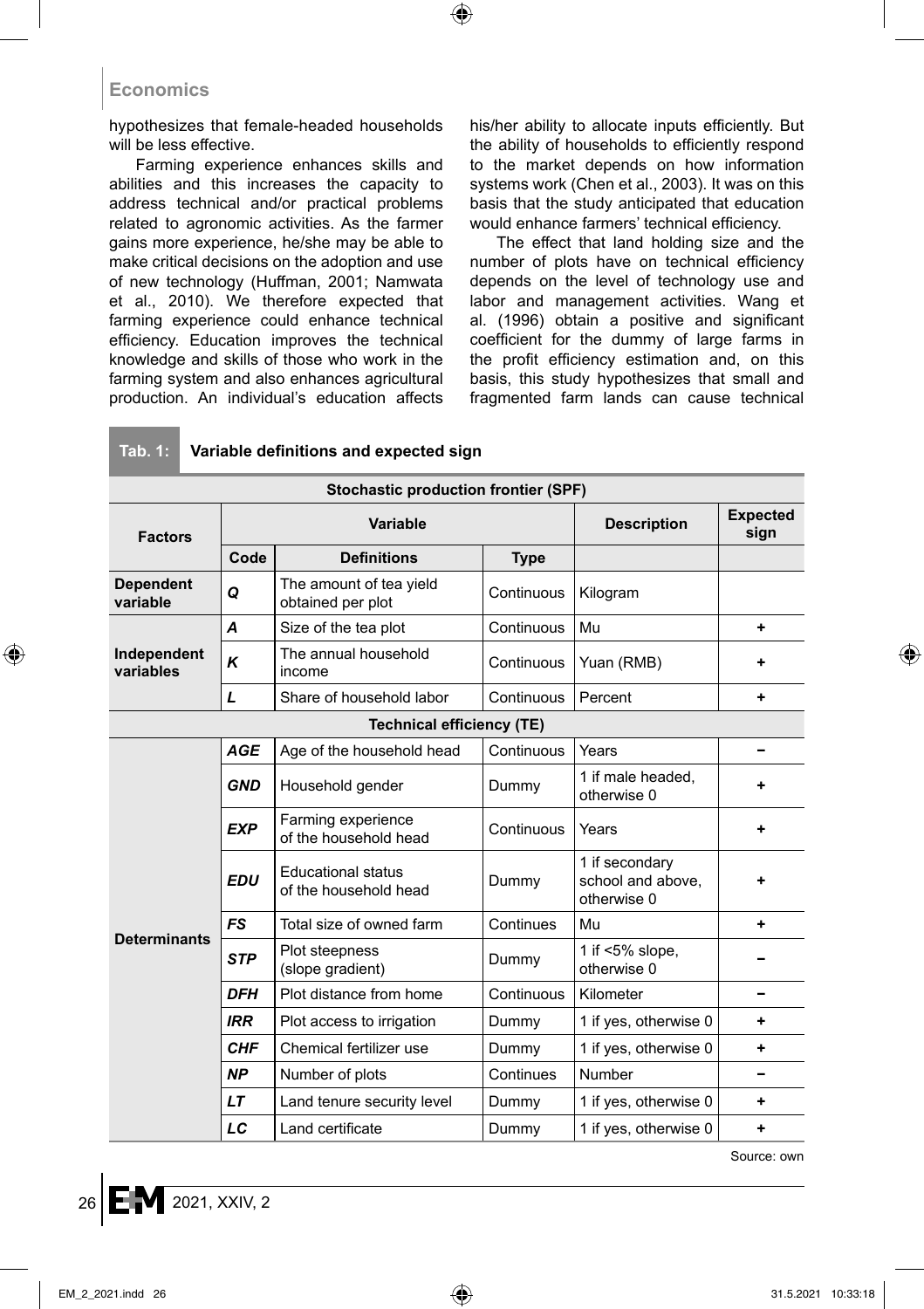inefficiency. Sloppy farm lands are in most cases recommended for perennial cash crops (such as tea and apples) rather than annual cereal or pulse crops, and this is because they are susceptible to land degradation, require huge land management activities and have a stronger effect on farm efficiency than flat or gentle slope farms. But we expect that sloppy tea farms can enhance technical efficiency. Farm plots that are far away from the homestead can increase the transaction cost, which includes the losses farmers incur from traveling, low investment in land (such as input and management) and follow-up. Farm plots that are far removed from the homestead can cause more technical inefficiency than farm plots that are located near to the homestead. Irrigation plays a significant role and assists the growing of agricultural crops in dry areas and is also important in periods of inadequate rainfall. But if there is not a functioning drainage system, then the application of irrigation may not be effective and water logging and yield reduction may result. On this basis, we expect that farm plot access to irrigation may enhance the technical efficiency of smallholder farmers.

Chemical fertilizer can make poor quality soils high quality, and this can improve productivity and efficiency. But care should be taken with the quantity and application of chemical fertilizer because it may burn the soil as well as the plant when the soil moisture is below the threshold. We hypothesize that chemical fertilizer can enhance the TE of smallholder farmers.

Land certification is the document of the title of land registration that the government issues to the land user. Land registration and certification provide the reliable property information of the contracted land user and give prima facie evidence of land ownership. Land certification enhances land tenure security, long-term investment, management and land utilization. We expect that individual land holders WHO issued land certificates will be more technical and efficient than uncertified land holder counterparts.

The land tenure system that upholds land property rights can affect land investment, management, the utilization level of the land holder and the production system. But China's current land laws establish that individual land holders are only entitled to exercise this right in the scope of the laws and cannot sell, mortgage or transfer their land use right. This also makes it impossible to use land as collateral when seeking to obtain loans for long-term investment in land (Ma et al., 2013). We hypothesize that smallholder farmers who have land tenure security will be more technically efficient than their land tenure insecure counterparts.

# **2. Results and Discussion**

### **2.1 Descriptive Statistics Analysis Result**

The snapshot descriptive statistics of smallholder tea farmers in the study area are presented in Tab. 2. Closer consideration of gender shows that the percent of female headed smallholder farmers involved in tea farming is not significantly different from male-headed smallholdings (respectively 46.58% and 53.42%). This indicates that female-headed households and male-headed counterparts actively participate in tea farming in the study area to the same extent in order to sustain their livelihood. The respondents all reach a basic education level and can at least read and write. The results show THAT 57.15% had a primary school education and the remainder had been educated to secondary school level and above. More than half (52%) of respondents were aged between 51 and 77 years of age. This meant that almost two-thirds (64%) of respondents had more than 30 years' tea farming experience. There was an average of five persons for each household, with 5.52 mu farmland and an annual income of 44,700 Yuan (6,840 USD). The results indicate that the per capita farmland in the study area is 0.079 ha, which is higher than the average per capita farmland of Sichuan province (0.049 ha) (SPSB, 2016). But the share of household laborers who actively participated in tea farming was only 54% and the share of tea plot to total farmland was 46.5%. Almost all (95%) main respondent livelihoods were provided by agriculture (tea farming); less than 5% derived their secondary income from it and used at least half of their total farmland for tea farming.

The average tea farm size per household were 2.52 mu (0.17 ha) and average tea plots were 1.04 average tea plots. The tea farms were spatially distributed at an average distance of 430 meter from the homestead, which indicated that 40% of respondents travelled more than 500 m from their tea farm to their homestead; meanwhile, 17% travelled further than 1 km;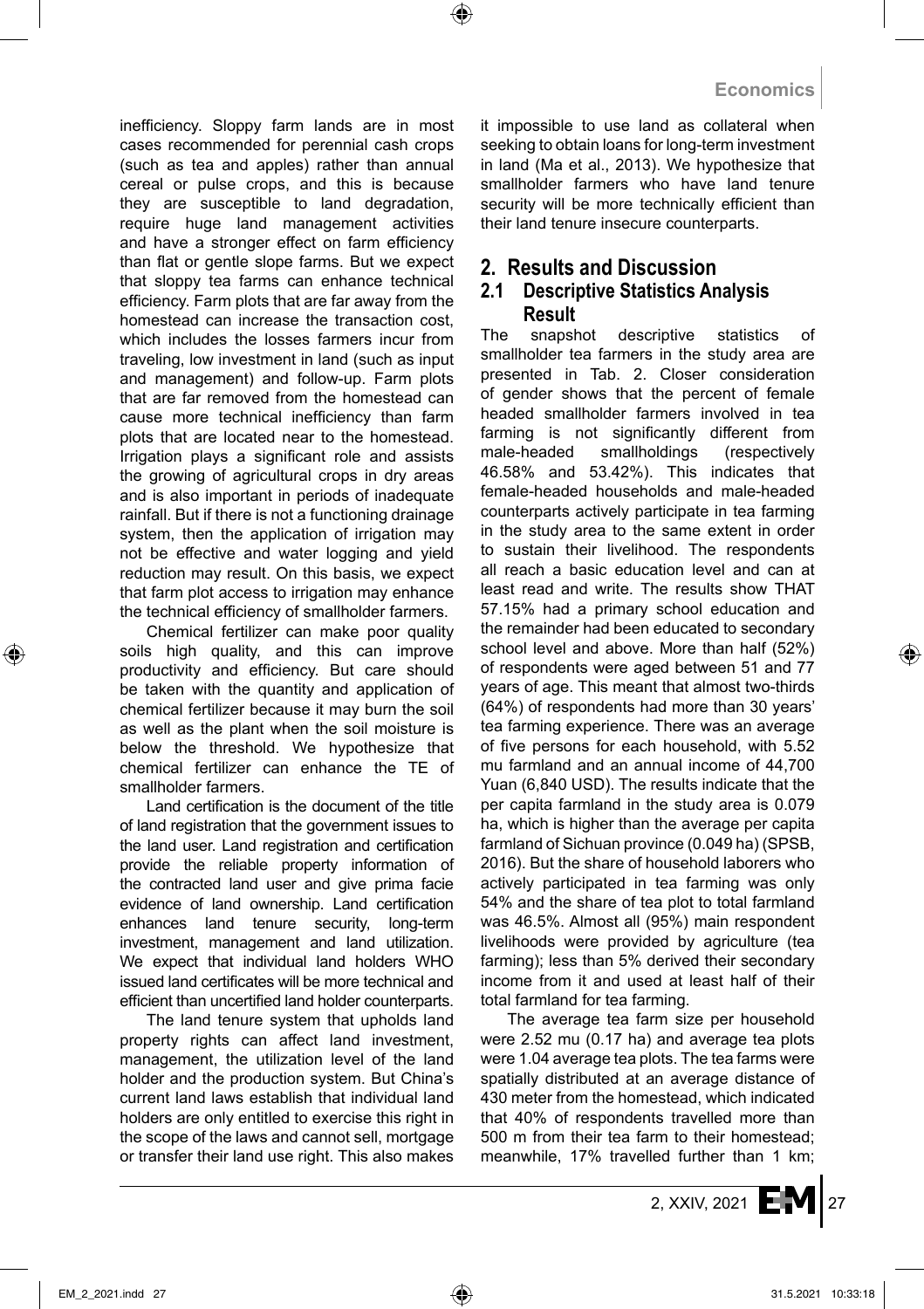| Stochastic production function (SPF) variables |                |                                                 |             |            |           |  |  |  |  |  |
|------------------------------------------------|----------------|-------------------------------------------------|-------------|------------|-----------|--|--|--|--|--|
|                                                | <b>Minimum</b> | <b>Maximum</b>                                  | <b>Mean</b> | Std. error | Std. dev. |  |  |  |  |  |
| Q                                              | 4.0            | 346.67                                          | 86.69       | 6.080      | 77.15     |  |  |  |  |  |
| A                                              | 0.3            | 10                                              | 2.52        | 0.153      | 1.945     |  |  |  |  |  |
| K                                              | 1,000          | 210,000                                         | 44,701.89   | 2,623.88   | 33,293.31 |  |  |  |  |  |
| L                                              | 0.25           | 100                                             | 53.62       | 1.735      | 22.015    |  |  |  |  |  |
|                                                |                | Technical efficiency (TE) determinant variables |             |            |           |  |  |  |  |  |
| <b>SX</b>                                      | 0.000          | 1.000                                           | 0.534       | 0.039      | 0.500     |  |  |  |  |  |
| AG                                             | 28.000         | 77.000                                          | 51.429      | 0.771      | 9.786     |  |  |  |  |  |
| ED                                             | 0.000          | 1.000                                           | 0.429       | 0.039      | 0.496     |  |  |  |  |  |
| <b>EX</b>                                      | 7.000          | 60.000                                          | 32.466      | 0.842      | 10.687    |  |  |  |  |  |
| ST                                             | 0.000          | 2.000                                           | 0.267       | 0.037      | 0.471     |  |  |  |  |  |
| DH                                             | 0.005          | 3.000                                           | 0.430       | 0.039      | 0.493     |  |  |  |  |  |
| <b>IRR</b>                                     | 0.000          | 1.000                                           | 0.137       | 0.027      | 0.345     |  |  |  |  |  |
| CF                                             | 0.000          | 1.000                                           | 0.857       | 0.028      | 0.351     |  |  |  |  |  |
| FL.                                            | 0.800          | 27.000                                          | 5.416       | 0.344      | 4.359     |  |  |  |  |  |
| NP                                             | 1.000          | 3.000                                           | 1.043       | 0.018      | 0.233     |  |  |  |  |  |
| <b>LT</b>                                      | 0.000          | 1.000                                           | 0.832       | 0.030      | 0.375     |  |  |  |  |  |
| LC                                             | 0.000          | 1.000                                           | 0.789       | 0.032      | 0.409     |  |  |  |  |  |

#### **Tab. 2: Descriptive statistics for constructed variables**

Source: own

75.54% of tea farms were situated on flat (gentle slope) land with a slope gradient of less than 5% and only 13.66% of tea farms had access to irrigation and drainage systems. The date of field suveying showed that 79% of smallholder tea farmers in the study area had certified land certificates and 82% felt they had land tenure security. This could help them to invest and implement agricultural technologies in land use such as chemical fertilizer, compost, improved tea clones manure and those essential to chemical management (herbicides, fungicides and pesticides). The study's surveys of smallholder tea farmers showed that 86%, 85%, 83% and 69% (respectively) used chemical fertilizer, natural fertilizer, chemical management and improved tea clones.

### **2.2 Result of Stochastic Production Frontier**

This study applies the Cobb-Douglas (CD-SPF) and Translog (TL-SPF) Stochastic Production Functions, which are the most frequently used Stochastic Frontier Analysis (SFA) methods. The stochastic production frontier result is presented in Tab. 3. Estimates of the variance parameters  $\sigma^2$  and  $\gamma$  were significantly different at the  $P < 0.000$  significance level for both methods. This implies that the level of (in)efficiency might significantly affect the output of smallholder farmer tea yields and result in considerable variation (Chen et al., 2009).

The maximum likelihood estimate (MLE) of the CD-SPF and TL-SPF result indicates that the tea yield output and tea farm size (A) have a significant positive relationship at a P < 0.000 significance level. The results show that an increase in tea farm size of 1 mu (0.067 ha) will produce a tea yield advantage of 1.086 for smallholder tea farmers. Kipron et al. (2011) refer to Kenyan smallholder tea farmers and find that tea farm size are positively related to tea production. While income capital (K) and household labor (L) are positively related to tea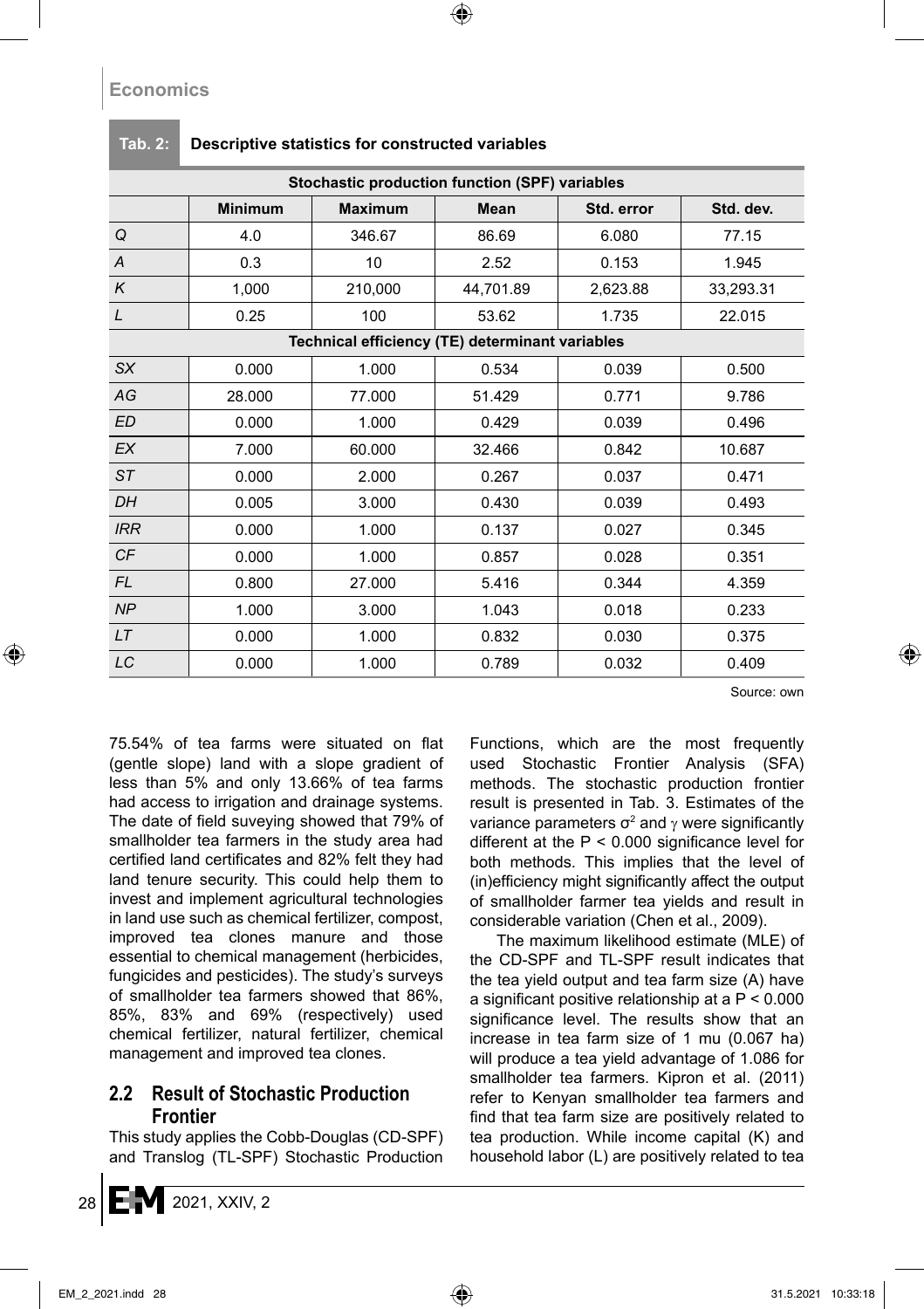| <b>Stochastic</b>                                                 | Maximum likelihood estimate methods |            |         |          |               |            |         |          |  |
|-------------------------------------------------------------------|-------------------------------------|------------|---------|----------|---------------|------------|---------|----------|--|
| production                                                        | <b>TL-SPF</b>                       |            |         |          | <b>CD-SPF</b> |            |         |          |  |
| frontiers                                                         | Coeff.                              | Std. error | T-stat. | Sig.     | Coeff.        | Std. error | T-stat. | Sig.     |  |
| Const.                                                            | 5.527                               | 2.76       | 2.00    | $***$    | 3.544         | 0.302      | 11.74   | ***      |  |
| <b>InA</b>                                                        | 1.003                               | 0.434      | 2.31    | ***      | 1.086         | 0.034      | 31.49   | ***      |  |
| InK                                                               | $-0.408$                            | 0.382      | $-1.07$ |          | 0.028         | 0.022      | 1.241   |          |  |
| InL                                                               | 0.010                               | 0.639      | 1.54    |          | 0.009         | 0.036      | 0.241   |          |  |
| InA <sup>2</sup>                                                  | $-0.065$                            | 0.041      | $-1.59$ |          |               |            |         |          |  |
| InK <sup>2</sup>                                                  | 0.027                               | 0.016      | 1.66    |          |               |            |         |          |  |
| InL <sup>2</sup>                                                  | 0.010                               | 0.022      | 0.44    |          |               |            |         |          |  |
| $InA \times InK$                                                  | $-0.057$                            | 0.035      | $-1.62$ |          |               |            |         |          |  |
| $InA \times InL$                                                  | 0.193                               | 0.078      | 2.47    | ***      |               |            |         |          |  |
| InKxInL                                                           | $-0.013$                            | 0.051      | $-0.26$ |          |               |            |         |          |  |
| $\sigma^2 = (\sigma_{y}^2 + \sigma_{y}^2)$                        | 0.362                               | 0.054      | 6.68    | ***      | 0.395         | 0.057      | 6.854   | ***      |  |
| $\gamma = \sigma_{\rm u}^2/(\sigma_{\rm v}^2 + \sigma_{\rm u}^2)$ | 0.957                               | 0.024      | 40.1    | ***      | 0.956         | 0.024      | 39.74   | $***$    |  |
| Log likelihood function                                           |                                     |            |         | $-58.14$ |               |            |         | $-65.36$ |  |
| LR test of the one-sided error                                    |                                     |            |         | 39.94    |               |            |         | 38.92    |  |

### **Tab. 3: Stochastic production frontier result**

Source: own

Note: \*\*\*, \*\*, \* are significant at 1%, 5% and 10% significance levels.

**Tab. 4: Input-output elasticities and marginal effects**

yield output, although not significantly. When the TL-SPF method is applied, the product of tea farm size (A) and household labor (L) has a positive and significant impact on tea yield output at the  $P < 0.0001$  significance level. This demonstrates that an 1% increase in the product of tea farm size and labor will produce a tea yield increase of 0.193%.

# **2.3 Elasticity Scale and Marginal Effect**

The corresponding input-output elasticity and marginal effect are also assessed and presented in Tab. 4. The result reveals that the largest and most significant scale of elasticities is provided by farmland size (0.144 value), household income (0.105 value) and labor elasticities (0.01 value). This demonstrates that farm size is a more crucial input into tea production than income

| <b>Variables</b>           | <b>Elasticity</b>          |            |       |        | <b>Marginal effect</b> |            |       |        |
|----------------------------|----------------------------|------------|-------|--------|------------------------|------------|-------|--------|
|                            | $e$ <sub>V</sub> / $e$ $x$ | Std. error |       | P >  Z | dy/dx                  | Std. error |       | P >  Z |
| <b>InA</b>                 | 0.144                      | 0.005      | 31.69 | $***$  | 1.090                  | 0.045      | 24.23 | $***$  |
| InK                        | 0.105                      | 0.090      | 1.16  |        | 0.039                  | 0.034      | 1.16  |        |
| InL                        | 0.010                      | 0.056      | 0.18  |        | 0.010                  | 0.057      | 0.18  |        |
| <b>Scale of elasticity</b> | 0.259                      |            |       |        |                        |            |       |        |

Source: own

Note: \*\*\*, \*\*, \* are significant at 1%, 5% and 10% significance levels. They are evaluated at the geometric means of the inputs and output; data are calculated using the Delta method.

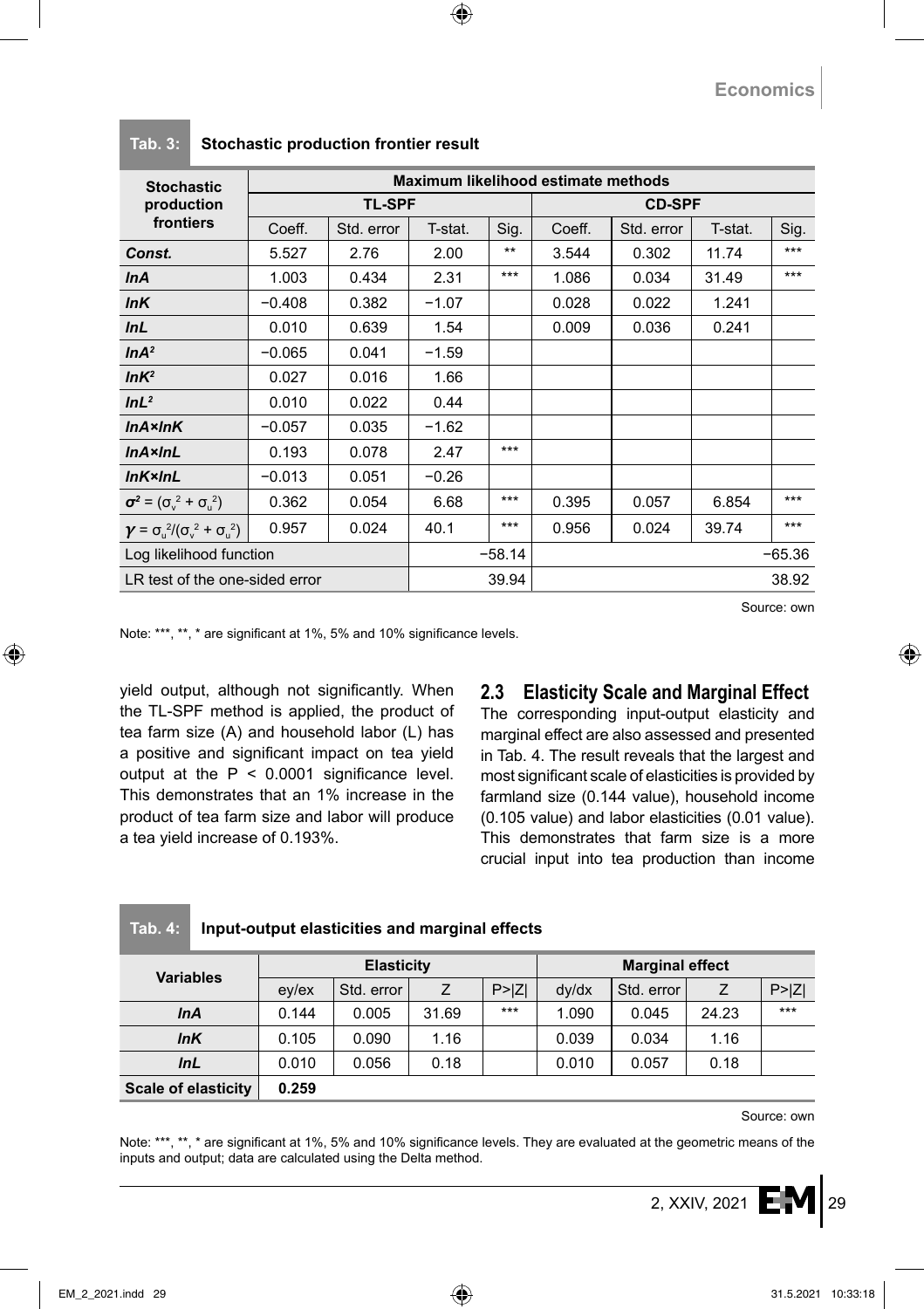and labor. Similarly, Chen et al. (2009) and Tan et al. (2010) also found larger input elasticity estimates of land in China's rice production. But the input elasticities scale estimate of smallholder tea producers was found to have a 0.259 value, which is lower than other studies of China's rice production (see Chen et al., 2009; Tan et al., 2010). This may be due to differences in study area, commodity and sample size. The marginal effects results of the input variable were consistent with elasticity estimates. The marginal effect of farmland size on tea yield outputs was, when compared to income and labor, found to be large and significant. Hen et al. (2009) also found that land and capital have the highest marginal effect and note the marginal effect of labor is low.

# **2.4 Results of Technical Efficiency**

TE was simultaneously derived from the stochastic production frontier estimate for each respondent (cases). Tab. 5 shows that the average technical efficiency scores for CD-SPF and TL-SPF were (respectively) 0.66 and 0.67. More than 57% and 60% of respondents (respectively) scored above average for CD-SPF and TL-SPF, and this indicated that the majority of smallholder farmers were efficient. The result resembles the one (0.68) provided by Chen et al. (2009) for Sichuan province and is higher than the one (0.55) provided by Liu and Zhuang (2000) for rice smallholder farmers. The minumum and maximum technical efficiency scores for CD-SPF were 0.16 and 0.94; and 0.18 and 0.95 for TL-SPF.

Tab. 6 shows the TE score range of the respondents and indicates that the higher cases were between 0.61–0.70 and 0.81–0.90 in the CD-SPF model (32 cases, accounting for 20% of the total). In the TL-SPF model, the higher cases (39) were found to be between 0.71–0.80. Whereas in the CD-SPF, 12 cases (7.45%) scored more than 0.91 technical efficiency, this increased to 14 cases (8.70%) in the TL-SPF. The TE score result demonstrated 60–70% of respondents obtained more than 60% of the potential product by using a mixture of production inputs that included capital, labor and land. This implies that, in the short run, tea outputs will be higher when TE is closer to, or higher than, the average value.

### **2.5 Determinants of Technical Efficiency**

The multiple regression Ordinary Least Square (OLS) result was run by using Eviews 9.5 statistical software to identify the determinants of the TE of smallholder tea producers (see

#### **Tab. 5: Technical efficiency (TE) score for smallholder tea farmers in the study area**

| Model         | Obs. | Min.     | Max.     | Mean     | Std. error | Std. dev. |
|---------------|------|----------|----------|----------|------------|-----------|
| CD-SPF        | 161  | 0.159259 | 0.944303 | 0.661856 | 0.014899   | 0.189044  |
| <b>TL-SPF</b> | 161  | 0.185208 | 0.947807 | 0.674684 | 0.014749   | 0.187142  |

Source: own

### **Tab. 6: Technical efficiency score range of smallholder tea producers**

| <b>Model</b>  | Technical efficiency score range |        |               |               |               |              |       |  |  |  |
|---------------|----------------------------------|--------|---------------|---------------|---------------|--------------|-------|--|--|--|
|               |                                  | < 0.50 | $0.50 - 0.60$ | $0.61 - 0.70$ | $0.71 - 0.80$ | $0.81 - 090$ | >0.91 |  |  |  |
| <b>CD-SPF</b> | No. cases                        | 25.00  | 29.00         | 32.00         | 31.00         | 32.00        | 12.00 |  |  |  |
|               | % of cases                       | 15.53  | 18.01         | 19.88         | 19.25         | 19.88        | 7.45  |  |  |  |
| <b>TL-SPF</b> | No. cases                        | 28.00  | 19.00         | 32.00         | 39.00         | 29.00        | 14.00 |  |  |  |
|               | .% of cases                      | 17.39  | 11.80         | 19.88         | 24.22         | 18.01        | 8.70  |  |  |  |

Source: own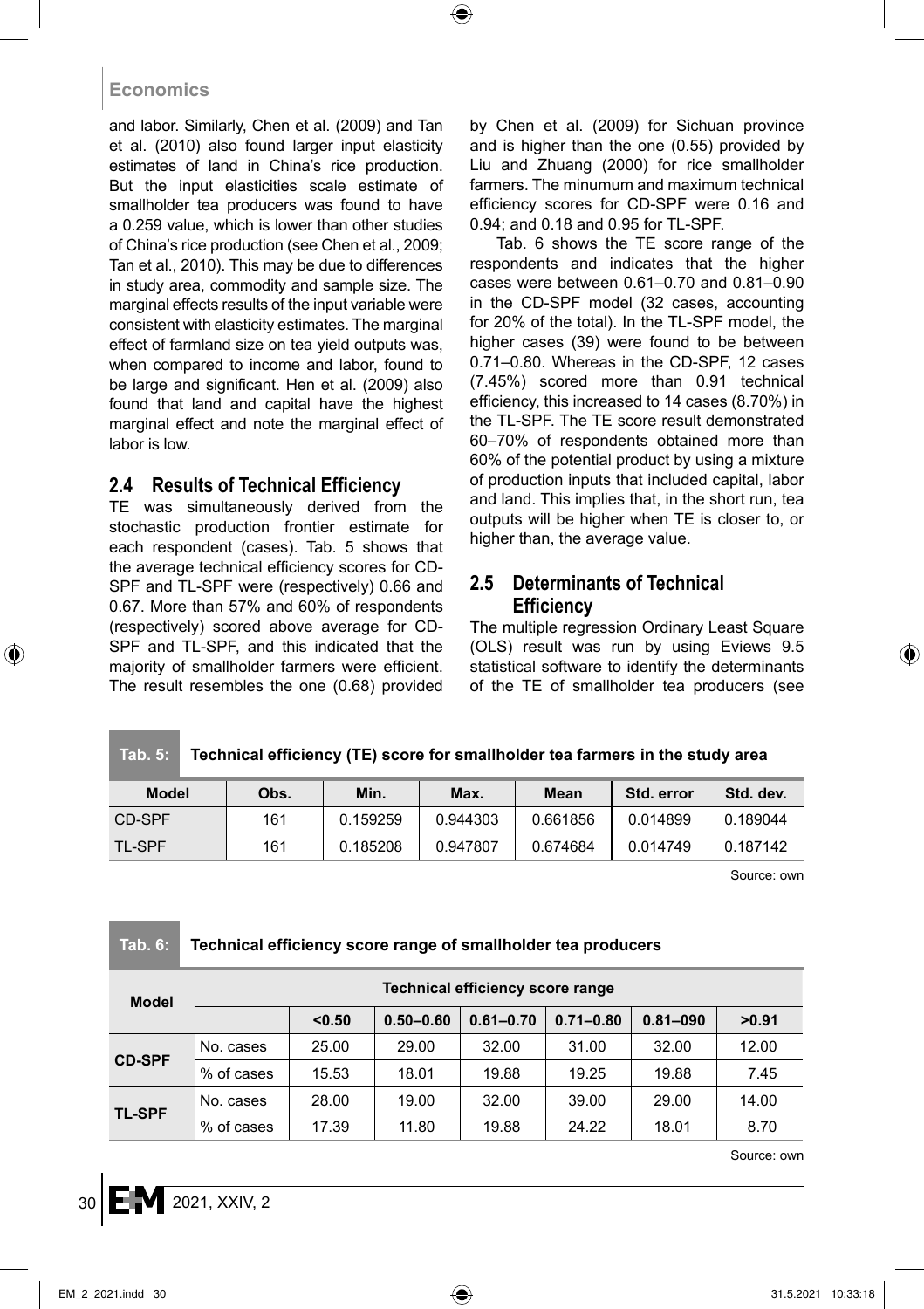|                           | <b>Dependent variable</b> |               |            |               |            |               |          |            |  |  |  |
|---------------------------|---------------------------|---------------|------------|---------------|------------|---------------|----------|------------|--|--|--|
| <b>Variable</b>           |                           | <b>TL-SPF</b> |            |               |            | <b>CD-SPF</b> |          |            |  |  |  |
|                           | Coeff.                    | S.E           | T-stat.    | Sig.          | Coeff.     | S.E           | T-stat.  | Sig.       |  |  |  |
| <b>AGE</b>                | $-0.007$                  | 0.003         | $-2.260$   | $***$         | $-0.007$   | 0.003         | $-2.305$ | $***$      |  |  |  |
| <b>GND</b>                | 0.037                     | 0.030         | 1.222      |               | 0.034      | 0.030         | 1.142    |            |  |  |  |
| <b>EDU</b>                | $-0.058$                  | 0.029         | $-1.944$   | $\star$       | $-0.051$   | 0.029         | $-1.716$ | $\star$    |  |  |  |
| <b>EXP</b>                | 0.005                     | 0.003         | 1.850      | $\star$       | 0.006      | 0.003         | 1.970    | $**$       |  |  |  |
| <b>FL</b>                 | $-0.006$                  | 0.003         | $-1.974$   | $***$         | $-0.010$   | 0.003         | $-2.990$ | $***$      |  |  |  |
| <b>NP</b>                 | $-0.008$                  | 0.062         | $-0.137$   |               | $-0.042$   | 0.062         | $-0.685$ |            |  |  |  |
| CF                        | $-0.093$                  | 0.044         | $-2.123$   | $***$         | $-0.097$   | 0.044         | $-2.206$ | $***$      |  |  |  |
| <b>DFH</b>                | $-0.043$                  | 0.029         | $-1.483$   |               | $-0.049$   | 0.029         | $-1.702$ | $\star$    |  |  |  |
| <b>IRR</b>                | 0.007                     | 0.043         | 0.162      |               | 0.012      | 0.044         | 0.273    |            |  |  |  |
| <b>ST</b>                 | $-0.111$                  | 0.032         | $-3.454$   | $***$         | $-0.106$   | 0.032         | $-3.297$ | $***$      |  |  |  |
| LC                        | 0.032                     | 0.036         | 0.890      |               | 0.035      | 0.036         | 0.972    |            |  |  |  |
| <b>LT</b>                 | 0.097                     | 0.042         | 2.344      | $***$         | 0.104      | 0.041         | 2.514    | $***$      |  |  |  |
| Const.                    | 0.935                     | 0.127         | 7.356      | $***$         | 0.967      | 0.127         | 7.592    | $***$      |  |  |  |
| R-squared                 |                           |               |            | 0.173         |            |               |          | 0.186      |  |  |  |
| <b>Adjusted R-squared</b> |                           |               |            | 0.106         |            |               | 0.120    |            |  |  |  |
| Durbin-Watson stat        |                           |               | 1.979      |               | 1.945      |               |          |            |  |  |  |
| F-stat. (Prob.)           |                           | 2.582 (0.004) |            | 2.820 (0.002) |            |               |          |            |  |  |  |
| <b>NORM</b>               |                           |               | 8.49(0.01) | 5.55(0.06)    |            |               |          |            |  |  |  |
| LM test                   |                           |               |            | 0.00(0.98)    | 0.03(0.87) |               |          |            |  |  |  |
| Heteroskedasticity test   |                           |               |            | 1.48(0.14)    |            |               |          | 1.37(0.18) |  |  |  |
| Ramsey RESET test         |                           |               |            | 3.05(0.08)    |            |               |          | 1.23(0.27) |  |  |  |

#### **Tab. 7: Determinants of smallholder tea producers' TE**

Source: own

Tab. 7). The results show that the CD-SPF and TL-SPF were most consistent, and the TL-SPF TE estimates were slightly higher than CD-SPF. Age, chemical fertilizer, education, farming experience, land tenure security, plot distance from home, plot steepness and total farm size holding are found to significantly affect the technical (in)efficiencies of smallholder producers. But gender, land certificates and number plots do not significantly affect the efficiency of smallholder tea producers.

The aging of farmers causes a significant technical inefficiency in tea production even though its magnitude is very small (−0.007). This implies that when age increases by ten years, efficiency will reduce by 0.07%. But farming experience improves technical efficiency significantly at a  $P < 0.1$  significance level. In addition, a decade of farming experience will improve efficiency by 0.05%. A comparison of aging against farmer experience at ten year intervals is expected to produce efficiency decines of, on average, 0.02% in tea production. This result is consistent with Chen et al. (2003), who observe that aging impacts on efficiency. But it contradicts Chen et al. (2009) and Tan et al. (2010), who instead claim it positively impacts rice producers' technical efficiency. We also find that education causes a 0.058 inefficiency for smallholder tea producers. The results confirms a 0.058 efficiency gap between farmers with a primary school eduction or lower and farmers with a secondary school education or above. Chen et al. (2003) found a negative significant relationship between education and efficiency in grain production in China.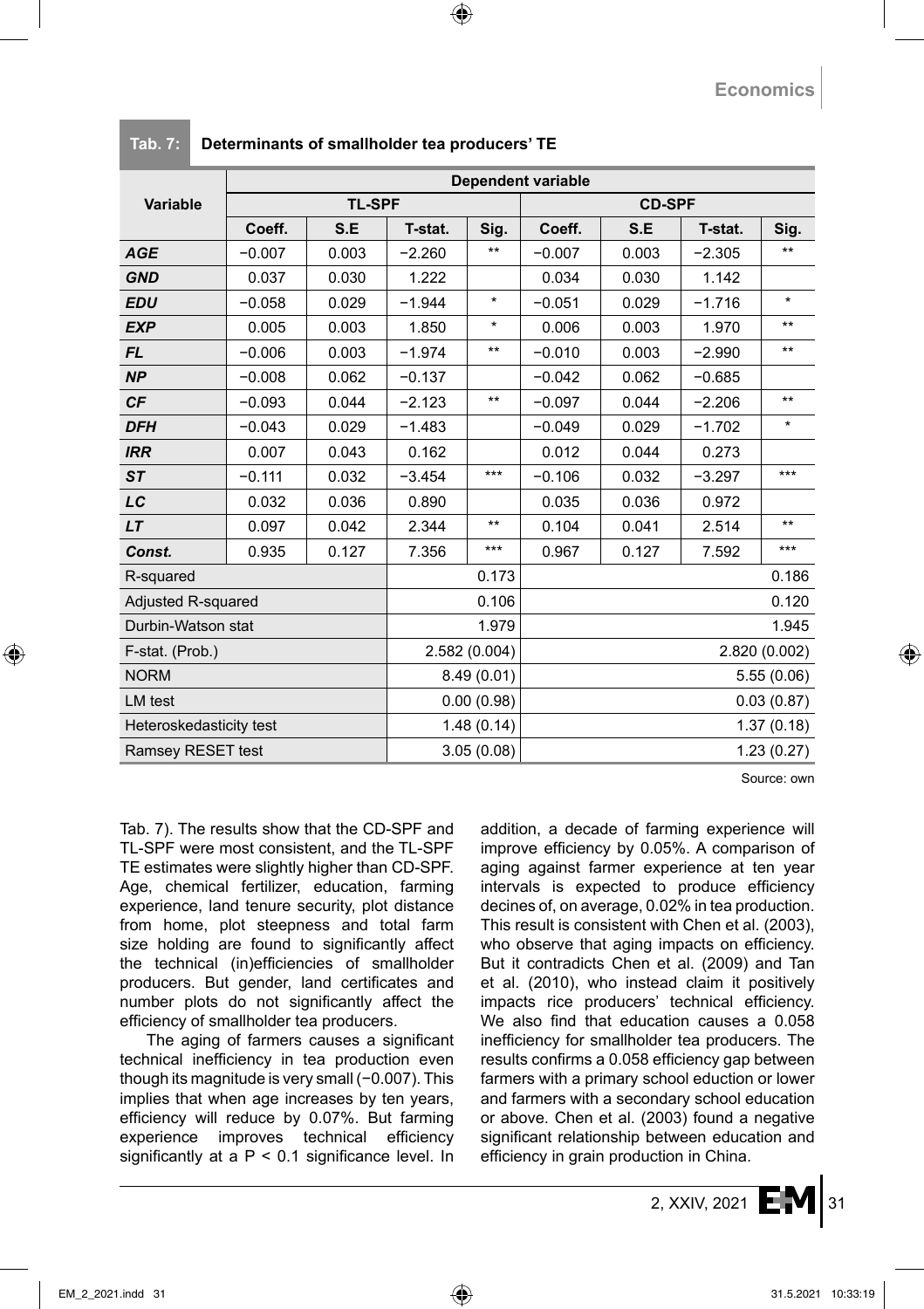Smallholders who own large farmlands are more inefficient than small farmland owners and have a very low magnitude. An increase in 10 mu (0.67 ha) of farmland will produce a decline in technical efficiency of 0.06. As the number of farm plots increases, TE also declines. We also found that spatial plots distributed from the homestead affect the TE of smallholder tea producers. The results revealed that farmers were unable to operate, manage, follow-up and supervise if they own large farmlands that are fragmented and located far away from the homestead. Tan et al. (2010) also finds that the distance of the plot from the homestead can produce a decline in the TE of farmers' rice production. Chen et al. (2003) also note that large farm owners are more inefficient than small farm counterparts. The access that tea farm plots have to irrigation and drainage enhance the TE of smallholder tea producers. Tea plantation is ideally suited to mountainous and sloppy areas, and our results also demonstrated that sloppy plots enhance the TE of smallholder tea producers. When farmers who cultivate tea plants on flat areas and steep plots are compared, a 0.11 efficiency gap is found.

Although legal tenure security has increased significantly in many parts of China since 1998, actual tenure security and household perceptions of land tenure security have lagged behind (Ma et al., 2013). The land consolidation program, land registration and certification could play a crucial role inprotecting individual land rights and helping ensure short and long-term investment in land. The study's results show that while land certificates that are endorsed by smallholder tea producers are technically efficient in the study area, this effect is not significant. The efficiency gap between certified and uncertified smallholders was 0.032. Farmers also believed land tenure security was significantly more efficient than the arrangements in place for land insecure farmers. The efficiency gap between land tenure secured smallholder tea producers and unsecured land tenure was found to be 0.097. The results indicated that farmers who enjoyed land tenure security were able to make short and long-term investments in, *inter alia,* chemical fertilizer, compost, manure and pest management activities. Michler and Shively (2012) observe that tenure has a positive and significant effect on the efficiency of Philippine rice farmers. Kolawole and Titus (2016), in referring to the example of Thailand, also observe that land ownership enhances the technical efficiency of rice farmers.

### **Conclusion and Recommendations**

In applying the Stochastic Frontier Analysis (SFA) approach and using the Frontier 4.1 statistical package, this study sought to identify how land tenure security and land certificates impact on the TE of Ya'an smallholder tea producers in China's Sichuan province. The maximum likelihood estimate was estimated through the CD-SPF and the TL-SPF, which are the most frequently used SFA methods. Corresponding scale elasticity and marginal effect were also assessed. We found that tea farm size significantly affects tea yield output, and note that household annual income and labor are not significantly related to tea yield output. Significant and larger input-output scale of elasticity and marginal effect were however found in relation to farm size, although labor and capital has a smaller scale of elasticity and marginal effect on tea production. In referring to both models, we found a technical efficiency average of 0.67 for smallholder tea producers in the study area. This indicated that 67% of the potential tea product was obtained by using by mixture of production inputs that included capital, labor and land. Other significant determinants of smallholder tea producers technical (in)efficiencies included age, chemical fertilisers, education, farming experience, land tenure security, plot distance from home, plot steepness and total farm size holding. But gender, number plots and land certificates did not significantly affect the efficiency of smallholder tea producers.

We therefore recommend that tea farmland need to expand and enlarge for better production through comprehensive land consolidation program. Land consolidation also enhances land tenure security through certification, land readjustment and registration. We also suggest endorsing the land certificates of all land holders as this will help improve land tenure security, enhance technical efficiency and promote the tea production of smallholder producers.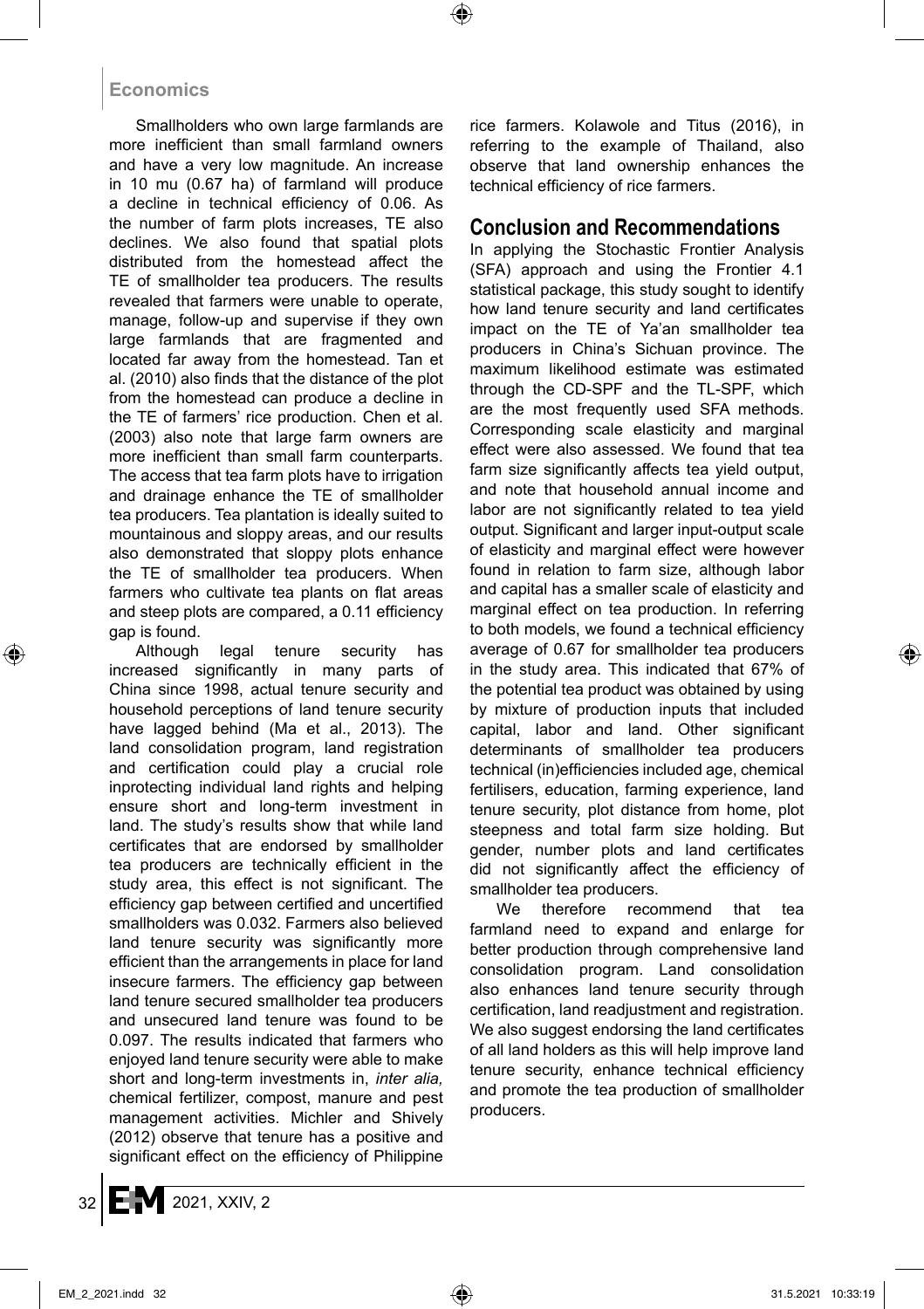### **Reference**

Abdulai, A., & Huffman, W. (2000). Structural Adjustment and Economic Efficiency of Rice Farmers in Northern Ghana. *Economic Development and Cultural Change, 48*(3), 503– 520. https://doi.org/10.1086/452608

Adesina, A. A., Mbila, D., Nkamleu, G. B., & Endamana, D. (2000). Econometric analysis of the determinants of adoption of alley farming by farmers in the forest zone of southwest Cameroon. *Agriculture, Ecosystems & Environment, 80*(3), 255–265. https://doi. org/10.1016/S0167-8809(00)00152-3

Aigner, D., Lovell, C. A. K., & Schmidt, P. (1977). Formulation and estimation of stochastic frontier production function models. *Journal of Econometrics, 6*(1), 21–37. https://doi.org/10.1016/0304-4076(77)90052-5

Barlow, C. H. (2011). *Chinese Rural Land Registration and Certification Program: A Case Study in Modeling Costs and Benefits for a Systematic Registration Campaign.* Paper presented at the Annual World Bank Conference on Land and Poverty, April 18–20, 2011, Washington DC.

Basu Majumder, A., Bera, B., & Rajan, A. (2010). Tea Statistics: Global Scenario. *International Journal of Tea Science, 8*(1), 121–124.

Battese, G. E., & Coelli, T. J. (1995). A model for technical inefficiency effects in a stochastic frontier production function for panel data. *Empirical Economics, 20*(2), 325–332. https://doi.org/10.1007/BF01205442

Benjamin, D., & Brandt, L. (2002). Property rights, labor markets, and efficiency in a transition economy: The case of rural China. *The Canadian Journal of Economics – Revue Canadienne d'Economique, 35*(4), 689–716. https://doi.org/10.1111/1540-5982.00150

Bruce, J. W., Hoben, A., & Rahmato, D. (1994). *After the Dergan assessment of rural land tenure issues in Ethiopia*. Madison, WI: University of Wisconsin-Madison, Land Tenure Center.

Chang, K. (2015). *World tea production and trade: Current and future development.* Rome: Food and Agriculture Organization of the United Nation.

Chen, A. Z., Huffman, W. E., & Rozelle, S. (2003). *Technical efficiency of Chinese grain production: A stochastic production frontier approach.* Paper presented at American Agricultural Economics Association Annual Meeting, July 27–30, 2003, Montreal, Canada.

Chen, A. Z., Huffman, W. E., & Rozelle, S. (2009). Farm technology and technical efficiency: Evidence from four regions in China. *China Economic Review, 20*(2), 153–161. https://doi.org/10.1016/j.chieco.2009.03.002

Coelli, T. J. (1996). *A guide to FRONTIER version 4.1: a computer program for stochastic frontier production and cost function estimation* (CEPA Working paper No. 7/96). Armidale: University of New England, Department of Econometrics.

Deininger, K., & Jin, S. (2005). The potential of land rental markets in the process of economic development: Evidence from China. *Journal of Development Economics, 78*(1), 241–270. https://doi.org/10.1016/j.jdeveco.2004.08.002

Fan, S., & Chan-Kang, C. (2005). Is small beautiful? Farm size, productivity, and poverty in Asian agriculture. *Agricultural Economics, 32*(s1), 135–146. https://doi.org/10.1111/j.0169- 5150.2004.00019.x

FAO. (2003). *The design of land consolidation pilot projects in Central and Eastern Europe*. Rome: FAO.

Feder, G., Just, R. E., & Zilberman, D. (1985). Adoption of Agricultural Innovations in Developing Countries: A Survey. *Economic Development and Cultural Change, 33*(2), 255–298. https://doi.org/10.1086/451461

Ghebru, H., & Holden, S. T. (2015). Technical Efficiency and Productivity Differential Effects of Land Right Certification: A Quasi-Experimental Evidence. *Zeitschrift für Ausländische Landwirtschaft, 54*(1), 1–31.

Huffman, W. E. (2001). Human capital: Education and agriculture. *Handbook of Agricultural Economics, 1*(A), 333–381. https://doi.org/10.1016/S1574-0072(01)10010-1

Kiprono, P. K., Sudoi, V. K., M'ribu Kaburu, & Mwaura, F. K. (2011). The socio economic factors influencing productivity of the smallholder subsector of the Kenyan tea industry: A survey of Nandi district. *International Journal of Current Research, 3*(09), 031–034.

Li, Y., Liu, Y., Long, H., & Cui, W. (2014). Community-based rural residential land consolidation and allocation can help to revitalize hollowed villages in traditional agricultural areas of China: Evidence from Dancheng County, Henan Province. *Land Use Policy, 39,* 188–198. https://doi.org/10.1016/j. landusepol.2014.02.016

Lighton, D., Guveya, E., Bandason, W., & Mashapa, C. (2014). Socioeconomic